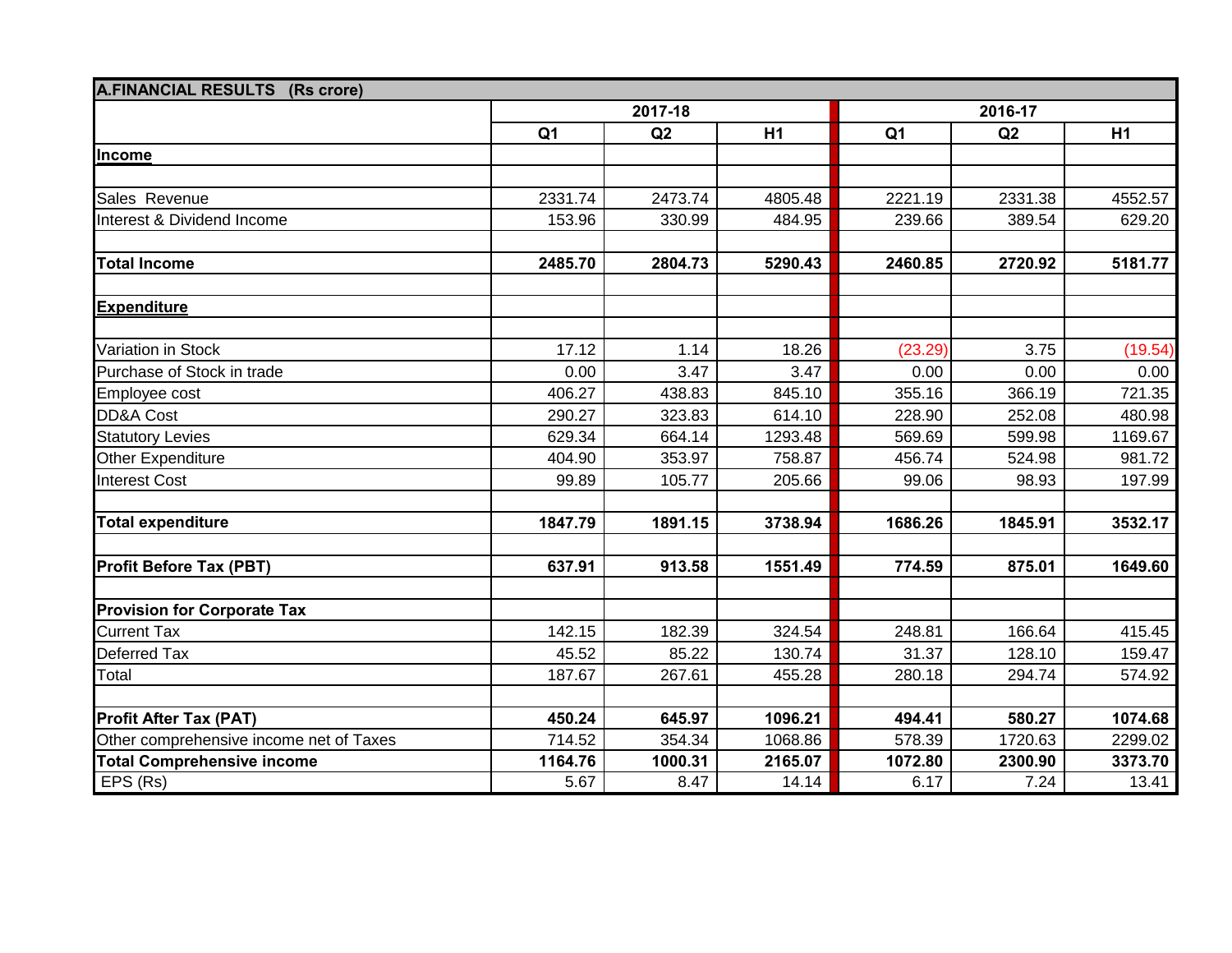| <b>B.PHYSICAL QTY</b> |                |       |        |                |       |        |
|-----------------------|----------------|-------|--------|----------------|-------|--------|
|                       | 2017-18        |       |        | 2016-17        |       |        |
|                       | Q <sub>1</sub> | Q2    | H1     | Q <sub>1</sub> | Q2    | H1     |
| 1. Production         |                |       |        |                |       |        |
| Crude Oil (MMT)       |                |       |        |                |       |        |
| - OIL                 | 0.842          | 0.847 | 1.689  | 0.798          | 0.807 | 1.605  |
| - JV                  | 0.004          | 0.005 | 0.009  | 0.005          | 0.004 | 0.009  |
| Condensate            | 0.002          | 0.002 | 0.004  | 0.000          | 0.000 | 0.000  |
| Total (incl. JV)      | 0.848          | 0.854 | 1.702  | 0.803          | 0.811 | 1.614  |
| Gas (BCM)             |                |       |        |                |       |        |
| - OIL                 | 0.724          | 0.764 | 1.488  | 0.731          | 0.743 | 1.474  |
| $-JV$                 | 0.000          | 0.001 | 0.001  | 0.000          | 0.000 | 0.000  |
| Total (incl. JV)      | 0.724          | 0.765 | 1.489  | 0.731          | 0.743 | 1.474  |
|                       |                |       |        |                |       |        |
| O+OEG (MMT)           | 1.572          | 1.619 | 3.191  | 1.534          | 1.554 | 3.088  |
|                       |                |       |        |                |       |        |
| LPG (TMT)             | 5.300          | 9.381 | 14.681 | 7.905          | 8.567 | 16.472 |
| 2.Sales               |                |       |        |                |       |        |
| Crude Oil (MMT)       |                |       |        |                |       |        |
| - OIL                 | 0.814          | 0.836 | 1.650  | 0.780          | 0.808 | 1.588  |
| - JV                  | 0.004          | 0.005 | 0.009  | 0.005          | 0.004 | 0.009  |
| Condensate            | 0.002          | 0.002 | 0.004  | 0.000          | 0.000 | 0.000  |
| Total (incl. JV)      | 0.820          | 0.843 | 1.663  | 0.785          | 0.812 | 1.597  |
|                       |                |       |        |                |       |        |
| Gas Sales (BCM)       |                |       |        |                |       |        |
| - OIL                 | 0.595          | 0.634 | 1.229  | 0.606          | 0.614 | 1.220  |
| - JV                  | 0.000          | 0.001 | 0.001  | 0.000          | 0.000 | 0.000  |
| Total (incl. JV)      | 0.595          | 0.635 | 1.230  | 0.606          | 0.614 | 1.220  |
|                       |                |       |        |                |       |        |
| LPG (TMT)             | 4.821          | 9.699 | 14.520 | 7.883          | 8.644 | 16.527 |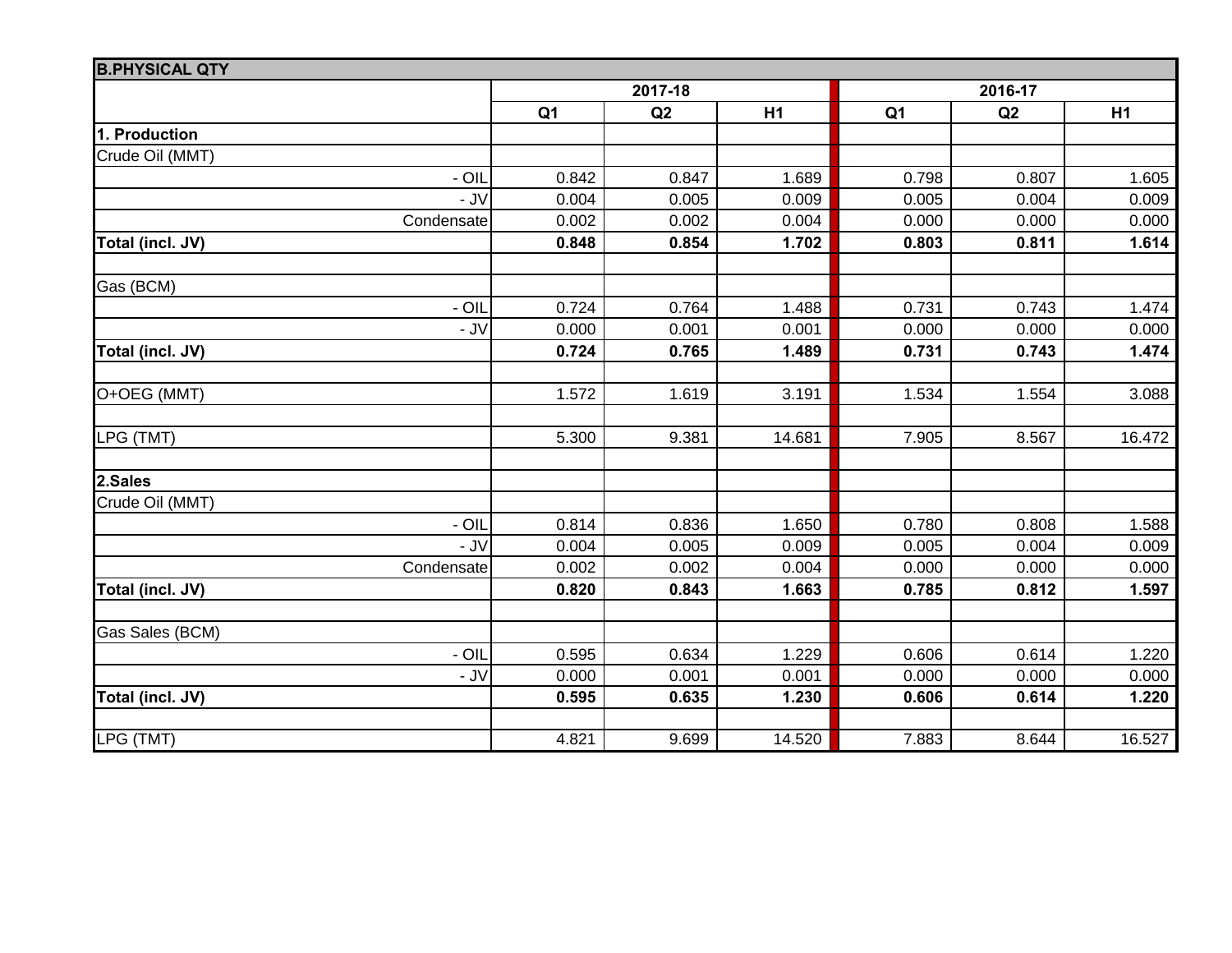| <b>C. FINANCIAL FIGURES (Rs crore)</b> |                |         |           |                |         |         |
|----------------------------------------|----------------|---------|-----------|----------------|---------|---------|
|                                        | 2017-18        |         | 2016-17   |                |         |         |
|                                        | Q <sub>1</sub> | Q2      | <b>H1</b> | Q <sub>1</sub> | Q2      | H1      |
| <b>Crude Oil Sales</b>                 |                |         |           |                |         |         |
| - Excl JV                              | 1799.11        | 1918.28 | 3717.39   | 1598.14        | 1711.07 | 3309.21 |
| -JV                                    | 9.46           | 9.21    | 18.67     | 7.03           | 9.96    | 16.99   |
| Total (incl. JV)                       | 1808.57        | 1927.49 | 3736.06   | 1605.17        | 1721.03 | 3326.20 |
| <b>Gas Sales</b>                       |                |         |           |                |         |         |
| - Excl JV                              | 296.07         | 305.15  | 601.22    | 365.41         | 372.07  | 737.48  |
| -JV                                    | 0.00           | 0.67    | 0.67      | 0.00           | 0.00    | 0.00    |
| Total (incl. JV)                       | 296.07         | 305.82  | 601.89    | 365.41         | 372.07  | 737.48  |
|                                        |                |         |           |                |         |         |
| LPG                                    | 17.91          | 27.84   | 45.75     | 22.21          | 22.14   | 44.35   |
| Condensate                             | 7.09           | 7.08    | 14.17     | 0.18           | 0.11    | 0.29    |
| <b>Transportation Income</b>           | 96.64          | 93.17   | 189.81    | 97.57          | 86.97   | 184.54  |
| Total Excl. JV                         | 121.64         | 128.09  | 249.73    | 119.96         | 109.22  | 229.18  |
| JV Share                               | 0.00           | 0.00    | 0.00      | 0.00           | 0.00    | 0.00    |
| Total Incl. JV                         | 121.64         | 128.09  | 249.73    | 119.96         | 109.22  | 229.18  |
|                                        |                |         |           |                |         |         |
| Income from Renewable resources        | 40.69          | 39.28   | 79.97     | 40.44          | 36.43   | 76.87   |
|                                        |                |         |           |                |         |         |
| Income from OFC Fibre Leasing          | 3.27           | 3.25    | 6.52      | 2.33           | 2.33    | 4.66    |
|                                        |                |         |           |                |         |         |
| <b>Sale Revenue</b>                    | 2270.24        | 2403.93 | 4674.17   | 2133.31        | 2241.08 | 4374.39 |
|                                        |                |         |           |                |         |         |
| Claim towards Natural Gas Subsidy      | 58.02          | 67.72   | 125.74    | 85.70          | 86.23   | 171.93  |
| Income from Services                   | 3.48           | 2.09    | 5.57      | 2.18           | 4.07    | 6.25    |
| <b>Other Operating Income</b>          | 61.50          | 69.81   | 131.31    | 87.88          | 90.30   | 178.18  |
|                                        |                |         |           |                |         |         |
| <b>Revenue from operations</b>         | 2331.74        | 2473.74 | 4805.48   | 2221.19        | 2331.38 | 4552.57 |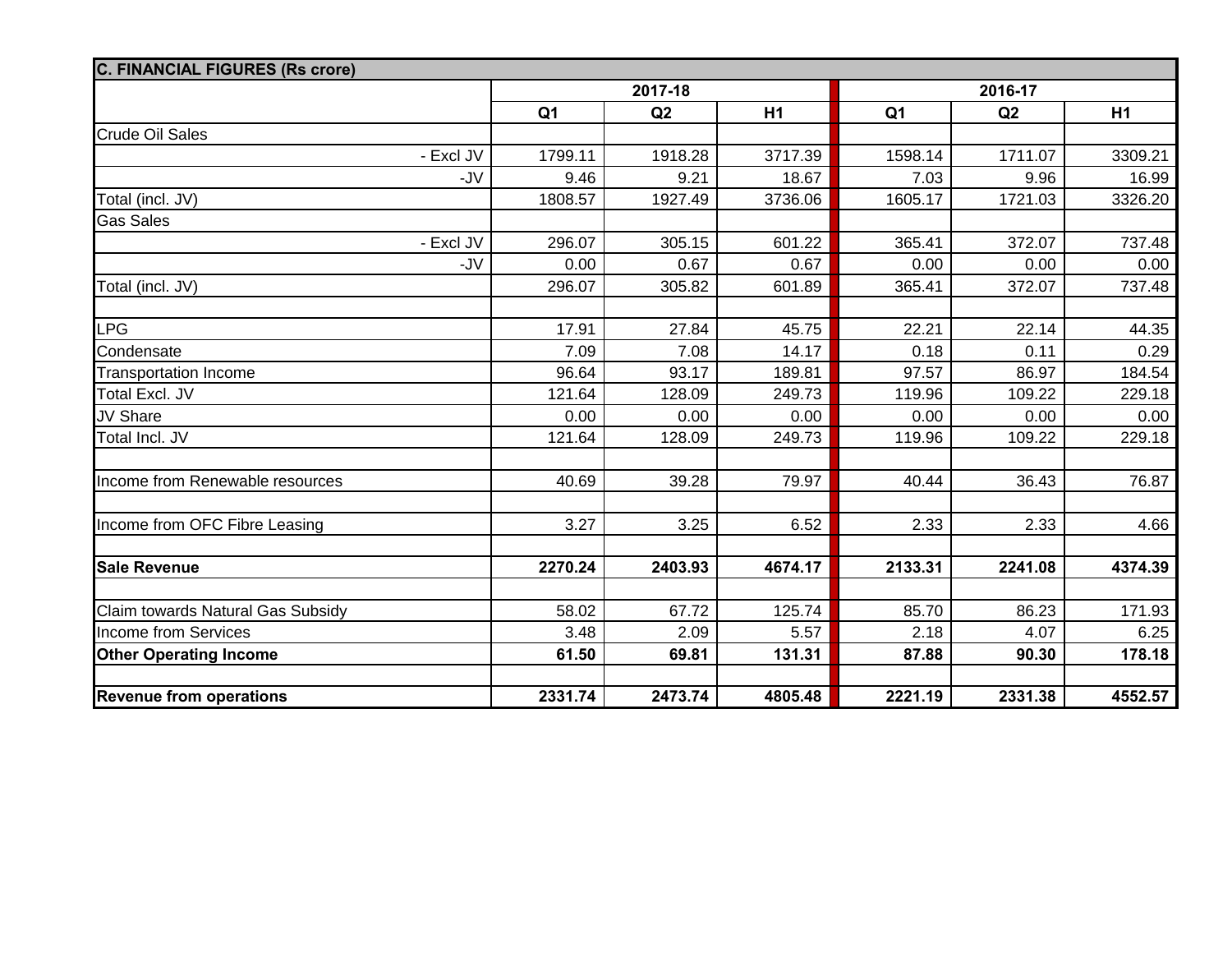| <b>D. DDA COST (Rs crore)</b>          |                |         |         |                |        |                |
|----------------------------------------|----------------|---------|---------|----------------|--------|----------------|
|                                        |                | 2017-18 |         | 2016-17        |        |                |
|                                        | Q <sub>1</sub> | Q2      | H1      | Q <sub>1</sub> | Q2     | H <sub>1</sub> |
|                                        |                |         |         |                |        |                |
| Depreciation                           | 54.45          | 61.17   | 115.62  | 41.98          | 45.68  | 87.66          |
| Depletion                              | 232.16         | 258.85  | 491.01  | 183.44         | 202.33 | 385.77         |
| Amortization                           | 3.66           | 3.81    | 7.47    | 3.48           | 4.07   | 7.55           |
| <b>Total</b>                           | 290.27         | 323.83  | 614.10  | 228.90         | 252.08 | 480.98         |
|                                        |                |         |         |                |        |                |
| <b>E. STATUTORY LEVIES (Rs crore)</b>  |                |         |         |                |        |                |
|                                        |                |         |         |                |        |                |
| Royalty                                | 322.39         | 337.09  | 659.48  | 295.58         | 307.45 | 603.03         |
| Cess                                   | 306.95         | 327.05  | 634.00  | 274.11         | 292.53 | 566.64         |
| <b>Total</b>                           | 629.34         | 664.14  | 1293.48 | 569.69         | 599.98 | 1169.67        |
| <b>Royalty</b>                         |                |         |         |                |        |                |
| Onshore                                |                |         |         |                |        |                |
| - Crude Oil                            | 290.05         | 302.93  | 592.98  | 254.05         | 265.20 | 519.25         |
| - Natural Gas                          | 32.34          | 34.16   | 66.50   | 41.53          | 42.25  | 83.78          |
| <b>Total</b>                           | 322.39         | 337.09  | 659.48  | 295.58         | 307.45 | 603.03         |
| <b>F. OTHER EXPENDITURE (Rs crore)</b> |                |         |         |                |        |                |
|                                        |                |         |         |                |        |                |
| Provisions                             | 42.80          | 15.12   | 57.92   | 49.47          | 82.23  | 131.70         |
| Consumption of materials               | 49.12          | 47.25   | 96.37   | 55.07          | 59.01  | 114.08         |
| Cost of support services               | 205.46         | 194.67  | 400.13  | 233.47         | 193.27 | 426.74         |
| Insurance, rent, CSR, sundry exps.etc. | 59.92          | 73.77   | 133.69  | 56.90          | 74.40  | 131.30         |
| exploration cost written off           | 47.60          | 23.16   | 70.76   | 61.83          | 116.07 | 177.90         |
| Total                                  | 404.90         | 353.97  | 758.87  | 456.74         | 524.98 | 981.72         |